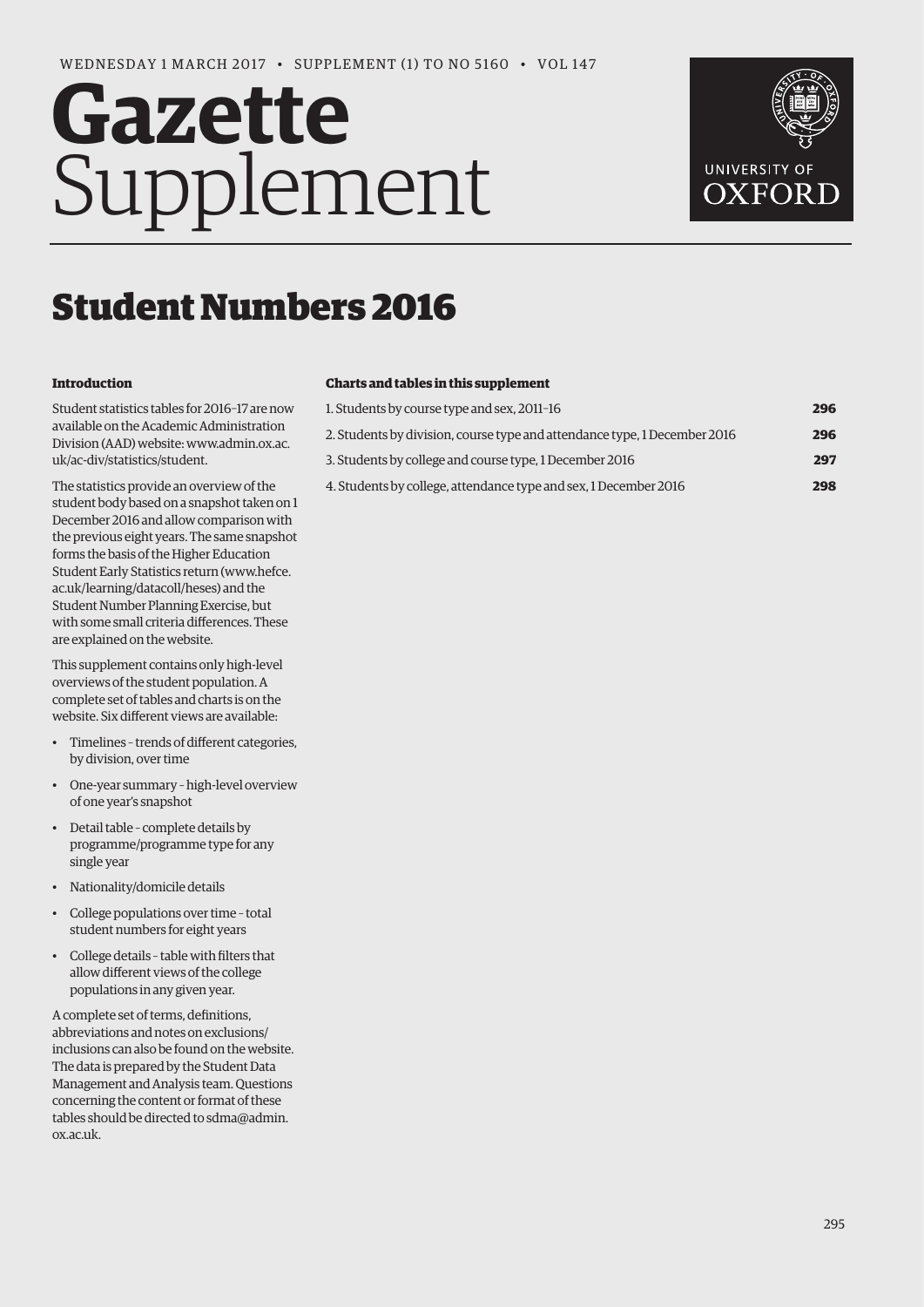

#### <span id="page-1-0"></span>1. Students by course type and sex, 2011-2016

#### 2. Students by division, course type and attendance type, 1 December 2016

| <b>Division</b>    | Award Programme Type        | Full time | Part time | Total  | Full time | Part time | <b>Total</b> |
|--------------------|-----------------------------|-----------|-----------|--------|-----------|-----------|--------------|
| Medical            | Postgraduate Research       | 1,321     | 8         | 1,329  | 99%       | 1%        | 100%         |
| Sciences           | Postgraduate Taught         | 182       | 32        | 214    | 85%       | 15%       | 100%         |
|                    | Undergraduate               | 1,671     |           | 1,671  | 100%      |           | 100%         |
|                    | Visiting, Recognised, Other | 2         |           | 2      | 100%      |           | 100%         |
|                    | Total                       | 3,176     | 40        | 3,216  | 99%       | 1%        | 100%         |
| Social             | Postgraduate Research       | 1,137     | 18        | 1,155  | 98%       | 2%        | 100%         |
| Sciences           | Postgraduate Taught         | 1,962     | 794       | 2,756  | 71%       | 29%       | 100%         |
|                    | Undergraduate               | 2,045     |           | 2,045  | 100%      |           | 100%         |
|                    | Visiting, Recognised, Other | 28        |           | 28     | 100%      |           | 100%         |
|                    | <b>Total</b>                | 5,172     | 812       | 5,984  | 86%       | 14%       | 100%         |
| <b>MPLS</b>        | Postgraduate Research       | 2,309     | 6         | 2,315  | 100%      | 0%        | 100%         |
|                    | Postgraduate Taught         | 196       | 354       | 550    | 36%       | 64%       | 100%         |
|                    | Undergraduate               | 3,527     |           | 3,527  | 100%      |           | 100%         |
|                    | Visiting, Recognised, Other | 26        |           | 26     | 100%      |           | 100%         |
|                    | Total                       | 6,058     | 360       | 6,418  | 94%       | 6%        | 100%         |
| Humanities         | Postgraduate Research       | 953       | 60        | 1,013  | 94%       | 6%        | 100%         |
|                    | Postgraduate Taught         | 797       | 30        | 827    | 96%       | 4%        | 100%         |
|                    | Undergraduate               | 3,941     | 8         | 3,949  | 100%      | $0\%$     | 100%         |
|                    | Visiting, Recognised, Other | 15        |           | 15     | 100%      |           | 100%         |
|                    | <b>Total</b>                | 5,706     | 98        | 5,804  | 98%       | 2%        | 100%         |
| Continuing         | Postgraduate Research       |           | 88        | 88     |           | 100%      | 100%         |
| Education          | Postgraduate Taught         | 25        | 669       | 694    | 4%        | 96%       | 100%         |
|                    | Undergraduate               | 61        | 475       | 536    | 11%       | 89%       | 100%         |
|                    | Total                       | 86        | 1,232     | 1,318  | 7%        | 93%       | 100%         |
| <b>VRO</b>         | Visiting, Recognised, Other | 455       |           | 455    | 100%      |           | 100%         |
|                    | Total                       | 455       |           | 455    | 100%      |           | 100%         |
| <b>Grand Total</b> |                             | 20,653    | 2,542     | 23,195 | 89%       | 11%       | 100%         |

Table shows number of students by division, course type and attendance type on 1 December <Census year>. Information prepared by: sdma@admin.ox.ac.uk, February 2017.

More reports and notes on data sources, inclusions and exclusions can be found at www.admin.ox.ac.uk/ac-div/statistics/student/.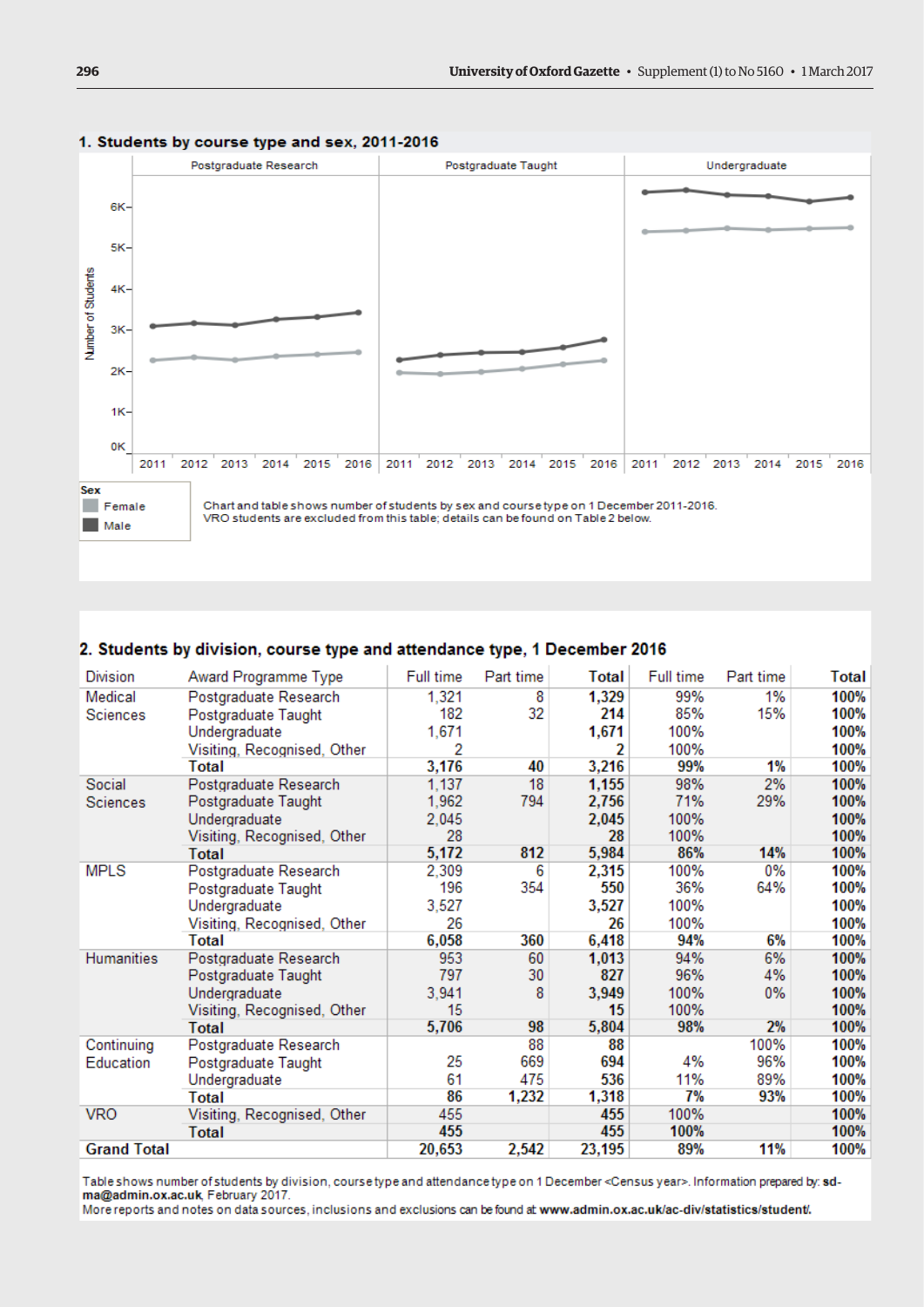#### <span id="page-2-0"></span>3. Students by college and course type, 1 December 2016

|                           | Postgraduate    |                       |                 | Postgraduate          | Undergraduate |                       | Visiting,       |                       |          | <b>Grand Total</b>    |
|---------------------------|-----------------|-----------------------|-----------------|-----------------------|---------------|-----------------------|-----------------|-----------------------|----------|-----------------------|
|                           |                 | Research              |                 | Taught                |               |                       | Recognised, Oth |                       |          |                       |
|                           |                 | % of                  |                 | % of                  |               | % of                  |                 | % of                  |          | % of                  |
| College Name              | <b>Students</b> | college<br>population | <b>Students</b> | college<br>population | Students      | college<br>population | <b>Students</b> | college<br>population | Students | college<br>population |
| All Souls College         | 8               | 100.0%                |                 |                       |               |                       |                 |                       | 8        | 100.0%                |
| <b>Balliol College</b>    | 212             | 30.6%                 | 99              | 14.3%                 | 380           | 54.8%                 | 2               | 0.3%                  | 693      | 100.0%                |
| <b>Blackfriars</b>        | 13              | 26.0%                 | 25              | 50.0%                 | 5             | 10.0%                 | 7               | 14.0%                 | 50       | 100.0%                |
| <b>Brasenose College</b>  | 126             | 22.1%                 | 83              | 14.6%                 | 356           | 62.6%                 | 4               | 0.7%                  | 569      | 100.0%                |
| <b>Campion Hall</b>       | 7               | 70.0%                 | 3               | 30.0%                 |               |                       |                 |                       | 10       | 100.0%                |
| <b>Christ Church</b>      | 123             | 19.6%                 | 72              | 11.4%                 | 433           | 68.8%                 | 1               | 0.2%                  | 629      | 100.0%                |
| Corpus Christi College    | 65              | 19.1%                 | 26              | 7.6%                  | 249           | 73.0%                 | 1               | 0.3%                  | 341      | 100.0%                |
| <b>Exeter College</b>     | 119             | 22.5%                 | 61              | 11.5%                 | 323           | 60.9%                 | 27              | 5.1%                  | 530      | 100.0%                |
| Green Templeton College   | 206             | 37.7%                 | 240             | 44.0%                 | 100           | 18.3%                 |                 |                       | 546      | 100.0%                |
| Harris Manchester College | 33              | 13.1%                 | 126             | 50.0%                 | 93            | 36.9%                 |                 |                       | 252      | 100.0%                |
| <b>Hertford College</b>   | 121             | 19.2%                 | 77              | 12.2%                 | 397           | 62.9%                 | 36              | 5.7%                  | 631      | 100.0%                |
| <b>Jesus College</b>      | 140             | 26.7%                 | 49              | 9.3%                  | 335           | 63.8%                 | 1               | 0.2%                  | 525      | 100.0%                |
| Keble College             | 129             | 19.0%                 | 117             | 17.2%                 | 425           | 62.6%                 | 8               | 1.2%                  | 679      | 100.0%                |
| Kellogg College           | 202             | 20.5%                 | 782             | 79.5%                 |               |                       |                 |                       | 984      | 100.0%                |
| Lady Margaret Hall        | 123             | 20.0%                 | 78              | 12.7%                 | 391           | 63.5%                 | 24              | 3.9%                  | 616      | 100.0%                |
| Linacre College           | 319             | 71.2%                 | 129             | 28.8%                 |               |                       |                 |                       | 448      | 100.0%                |
| Lincoln College           | 211             | 35.2%                 | 93              | 15.5%                 | 293           | 48.8%                 | 3               | 0.5%                  | 600      | 100.0%                |
| Magdalen College          | 120             | 20.5%                 | 57              | 9.8%                  | 402           | 68.8%                 | 5               | 0.9%                  | 584      | 100.0%                |
| Mansfield College         | 87              | 20.6%                 | 71              | 16.8%                 | 231           | 54.6%                 | 34              | 8.0%                  | 423      | 100.0%                |
| Merton College            | 198             | 36.9%                 | 46              | 8.6%                  | 291           | 54.2%                 | 2               | 0.4%                  | 537      | 100.0%                |
| New College               | 157             | 22.0%                 | 120             | 16.8%                 | 426           | 59.6%                 | 12              | 1.7%                  | 715      | 100.0%                |
| <b>Nuffield College</b>   | 69              | 75.8%                 | 21              | 23.1%                 |               |                       | 1               | 1.1%                  | 91       | 100.0%                |
| Oriel College             | 113             | 22.2%                 | 66              | 13.0%                 | 324           | 63.7%                 | 6               | 1.2%                  | 509      | 100.0%                |
| Pembroke College          | 132             | 20.6%                 | 110             | 17.2%                 | 365           | 56.9%                 | 34              | 5.3%                  | 641      | 100.0%                |
| The Queen's College       | 120             | 23.7%                 | 45              | 8.9%                  | 339           | 67.0%                 | 2               | 0.4%                  | 506      | 100.0%                |
| Regent's Park College     | 13              | 6.8%                  | 41              | 21.4%                 | 123           | 64.1%                 | 15              | 7.8%                  | 192      | 100.0%                |
| St Anne's College         | 171             | 21.6%                 | 170             | 21.4%                 | 428           | 54.0%                 | 24              | 3.0%                  | 793      | 100.0%                |
| St Antony's College       | 199             | 43.3%                 | 260             | 56.5%                 |               |                       | 1               | 0.2%                  | 460      | 100.0%                |
| St Benet's Hall           | 4               | 5.6%                  | 14              | 19.7%                 | 53            | 74.6%                 |                 |                       | 71       | 100.0%                |
| St Catherine's College    | 184             | 19.3%                 | 225             | 23.6%                 | 497           | 52.1%                 | 48              | 5.0%                  | 954      | 100.0%                |
| St Cross College          | 358             | 65.1%                 | 192             | 34.9%                 |               |                       |                 |                       | 550      | 100.0%                |
| St Edmund Hall            | 220             | 30.2%                 | 74              | 10.2%                 | 409           | 56.1%                 | 26              | 3.6%                  | 729      | 100.0%                |
| St Hilda's College        | 104             | 18.8%                 | 50              | 9.0%                  | 400           | 72.2%                 |                 |                       | 554      | 100.0%                |
| St Hugh's College         | 115             | 14.9%                 | 221             | 28.7%                 | 432           | 56.1%                 | 2               | 0.3%                  | 770      | 100.0%                |
| St John's College         | 186             | 30.7%                 | 29              | 4.8%                  | 386           | 63.8%                 | 4               | 0.7%                  | 605      | 100.0%                |
| St Peter's College        | 132             | 23.3%                 | 66              | 11.6%                 | 350           | 61.7%                 | 19              | 3.4%                  | 567      | 100.0%                |
| St Stephen's House        | 10              | 18.2%                 | 38              | 69.1%                 | 7             | 12.7%                 |                 |                       | 55       | 100.0%                |
| Somerville College        | 107             | 18.3%                 | 77              | 13.2%                 | 400           | 68.4%                 | 1               | 0.2%                  | 585      | 100.0%                |
| <b>Trinity College</b>    | 113             | 25.7%                 | 34              | 7.7%                  | 292           | 66.5%                 |                 |                       | 439      | 100.0%                |
| University College        | 174             | 30.4%                 | 35              | 6.1%                  | 364           | 63.5%                 |                 |                       | 573      | 100.0%                |
| Wadham College            | 119             | 17.6%                 | 70              | 10.3%                 | 462           | 68.2%                 | 26              | 3.8%                  | 677      | 100.0%                |
| <b>Wolfson College</b>    | 438             | 78.1%                 | 123             | 21.9%                 |               |                       |                 |                       | 561      | 100.0%                |
| Worcester College         | 94              | 15.7%                 | 59              | 9.9%                  | 420           | 70.2%                 | 25              | 4.2%                  | 598      | 100.0%                |
| Wycliffe Hall             | 6               | 3.6%                  | 31              | 18.6%                 | 76            | 45.5%                 | 54              | 32.3%                 | 167      | 100.0%                |
| No College                |                 |                       | 626             | 54.2%                 | 457           | 39.6%                 | 71              | 6.2%                  | 1,154    | 100.0%                |
| Ripon College Cuddesdon   |                 |                       | 10              | 41.7%                 | 14            | 58.3%                 |                 |                       | 24       | 100.0%                |
| <b>Grand Total</b>        | 5,900           | 25.4%                 | 5,041           | 21.7%                 | 11,728        | 50.6%                 | 526             | 2.3%                  | 23,195   | 100.0%                |
|                           |                 |                       |                 |                       |               |                       |                 |                       |          |                       |

Table shows number of students by college and course type on 1 December 2016.

Reports prepared by: sdma@admin.ox.ac.uk, February 2017.

More reports and notes on data sources, inclusions and exclusions can be found at: www.admin.ox.ac.uk/ac-div/statistics/student/.